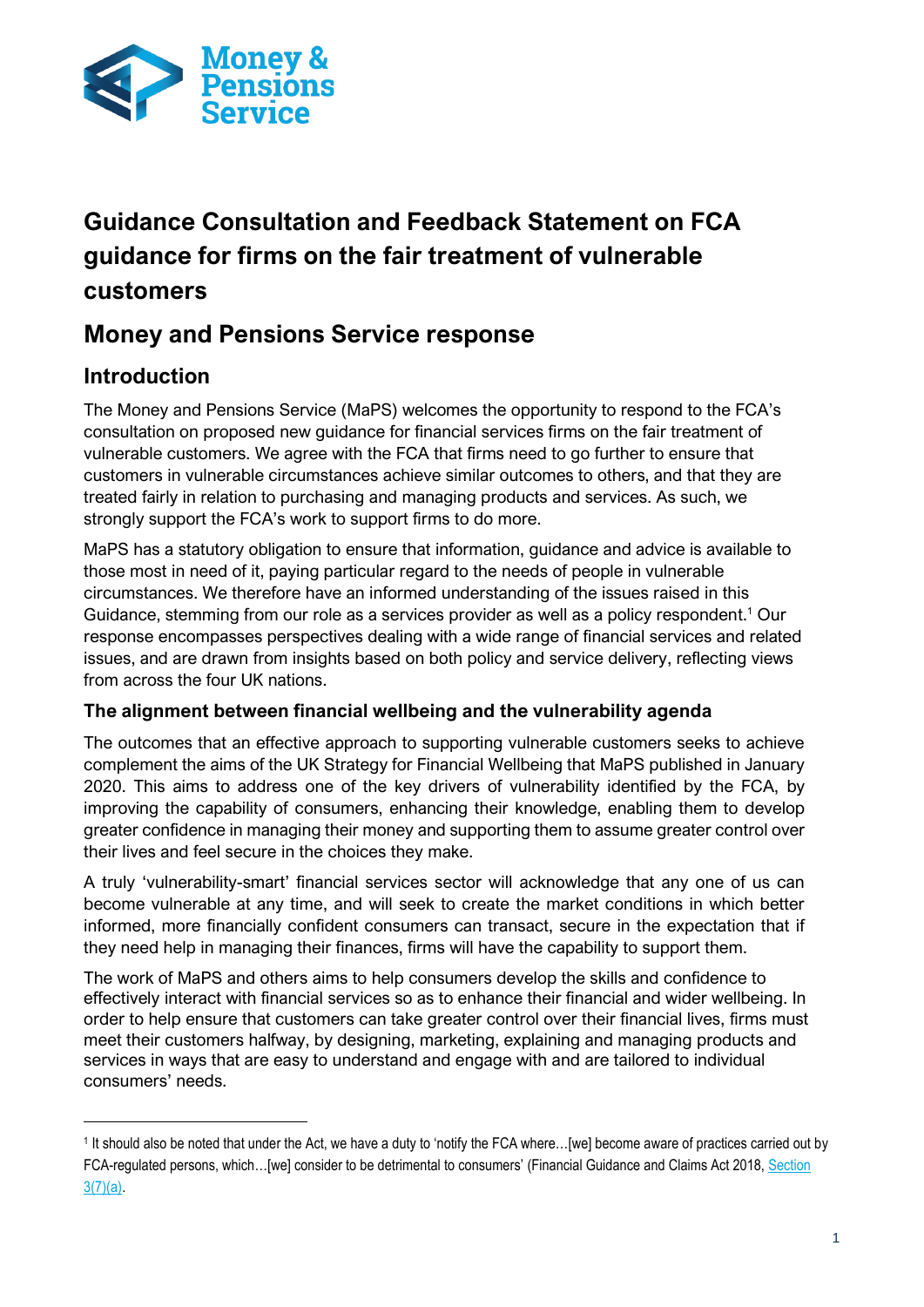## **About Us**

The Money and Pensions Service (MaPS) exists to help people make the most of their money and pensions. We were created by the Financial Guidance and Claims Act 2018, bringing together the Money Advice Service, the Pensions Advisory Service, and Pension Wise, under one body.

The Money and Pensions Service is an Arms-Length Body, sponsored by the Department for Work and Pensions, with a vision of 'Everyone making the most of their money and pensions' by ensuring that people throughout the UK have guidance and access to the information they need to make effective financial decisions over their lifetime. We deliver this by means of:

- Pensions guidance to provide information to the public on matters relating to workplace and personal pensions.
- Money guidance to provide information designed to enhance people's understanding and knowledge of financial matters and day-to-day money management skills.
- Debt advice to provide people in England with information and advice on debt.
- Consumer protection enabling us to work with Government and the Financial Conduct Authority (FCA) in protecting consumers.
- Strategy work with the financial services industry, devolved authorities and the public and voluntary sectors to develop and coordinate a national strategy to improve people's financial capability, help them manage debt and provide financial education for children and young people.

## **Executive Summary**

#### **An opportunity to support lasting change**

The Guidance is a significant and welcome achievement, and we are encouraged by the commitment that it demonstrates to supporting firms to improve their treatment of customers in vulnerable circumstances. We regard the discussion generated by the Guidance as the potential catalyst for a process of continuous sectoral improvement, which must be supported by active monitoring and oversight in order to ensure that positive, measurable outcomes are both achieved and sustained over the long term.

We are gratified that the Guidance acknowledges the growing recognition that financial services are essential services in the same way that housing, energy and telecommunications are. This acknowledgment highlights the need to ensure equality of access and the application of fair treatment for all financial services consumers, and for the need to pay particular regard to those experiencing vulnerability.

We urge the FCA to formally evaluate the impact of the Guidance after a period of 6-12 months, and thereafter on an annual cycle (bearing in mind the evolving longer-term impacts of coronavirus), to assess whether it has had the desired impact or whether more prescriptive regulatory approaches are required.

We suggest that evaluation findings should be published in the FCA's thematic review format, and that such work should be carried out on a market-by-market basis, prioritising markets where current or emerging data indicates higher volumes of customers at risk of vulnerability, or where the risk of detriment is greatest for those in vulnerable circumstances.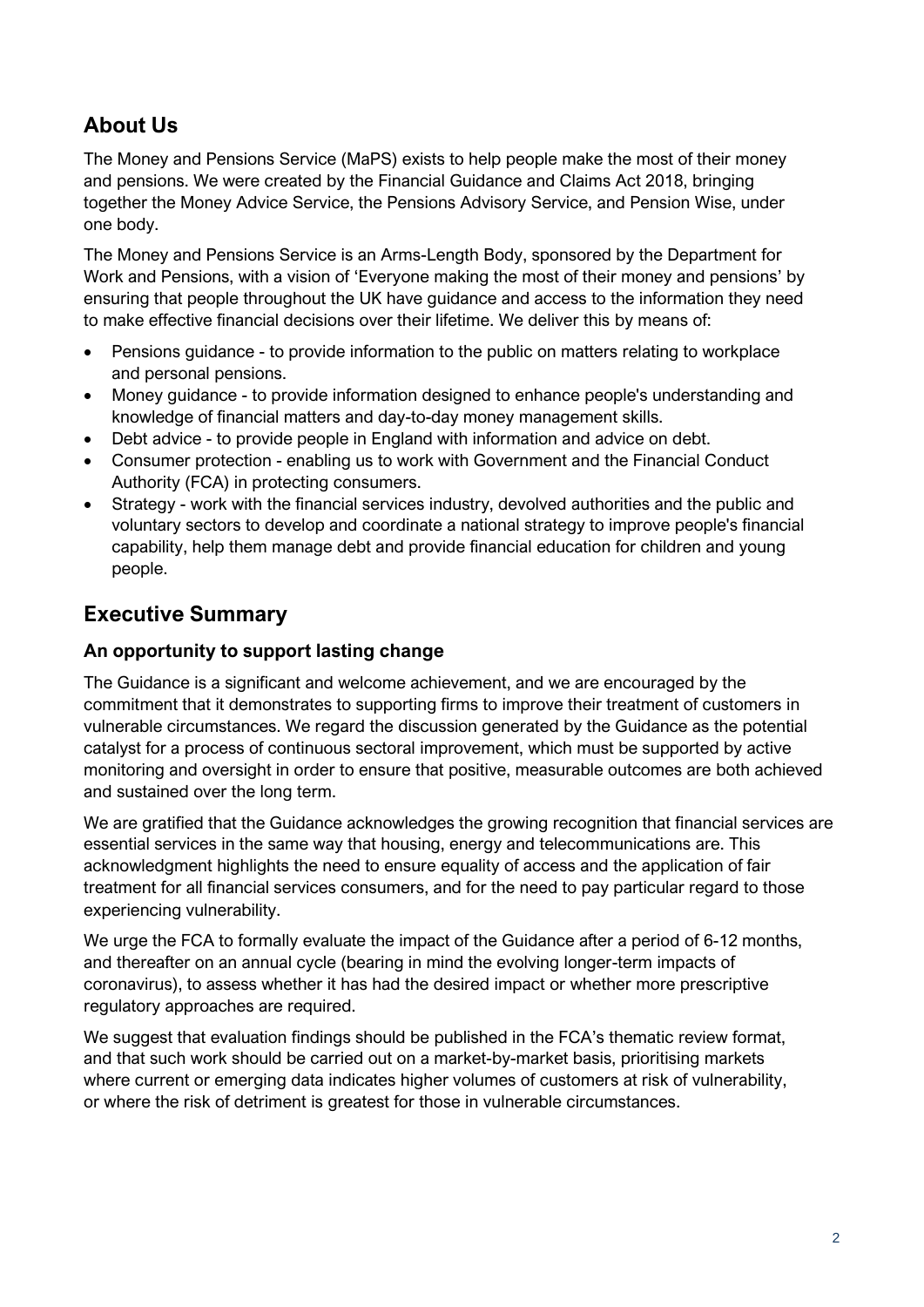### **Focus of our response**

The Guidance addresses the key areas on which firms should focus to better meet the needs of customers in vulnerable circumstances. In our response, we discuss those parts of the Guidance that we believe could be enriched in order to deliver better outcomes for consumers and more effective guidance for regulated firms, namely:

- Equalities and the requirements of the Equality Act
- Early identification of customer vulnerability
- Referrals for third-party support
- Point of sale
- Product design and marketing
- Governance and culture
- Staff skills
- Prioritisation of support

We have also included a brief consideration of Treating Customers Fairly (Principle 6) in terms of the extent to which it provides sufficient protection for vulnerable (and other) consumers and the potential value of introducing a duty of care for financial services.

## **Detailed responses to questions**

## **Q1 Do you have any comments on our assessment of equality and diversity considerations of our proposed Guidance?**

The FCA's statement of intent regarding the needs of consumers who are protected by the Equality Act makes no reference to the FCA's duty to ensure that its overall regulatory framework meets its Public Sector Equality Duty (PSED). EHRC guidance is unequivocal that public bodies must actively consider equality issues as a central feature of their policy design process, and that these should be accorded equal priority with other considerations:

'Compliance with the general equality duty involves a conscious approach and state of mind. General regard to the issue of equality is not enough to comply…The duty places equality considerations, where they arise, at the centre of policy formulation, side by side with all other pressing circumstances, however important these might be.'<sup>2</sup>

Although the FCA does not have a direct responsibility to enforce compliance with the Equality Act, our interpretation is that the FCA's PSED does require it to specifically direct firms to ensure that their practices comply with the statutory duties incumbent on any organisation that provide services to the public. As such, we urge the FCA to make these requirements clear to firms in this Guidance.

In assessing the extent to which firms are complying with their equality duties, we also strongly recommend that the FCA takes full account of the impact of coronavirus on protected groups identified as being at greater exposure to vulnerability as a result of the pandemic, such as members of BAME communities, women, younger people, older people and disabled people and their carers.<sup>3</sup>

Regarding the FCA's approach to applying equality impact assessments of its own work, this should be a process that is carried out on a cyclical/ongoing basis, rather than conducted as a one-off exercise prior to the launch of new guidance or regulation.

<sup>&</sup>lt;sup>2</sup> EHRC's Essential Guide to the Public Sector Equality Duty, available at [https://bit.ly/32stuw5.](https://bit.ly/32stuw5) Also, please refer to Equality & Human Rights Commission (2014) Meeting the Equality Duty in Policy and Decision-Making, available at [https://bit.ly/2HjaNPD.](https://bit.ly/2HjaNPD) 

<sup>&</sup>lt;sup>3</sup> For example, the FCA's own data, which highlights the disproportionate numbers of BAME consumers whose financial resilience has been impacted as a result of the pandemic.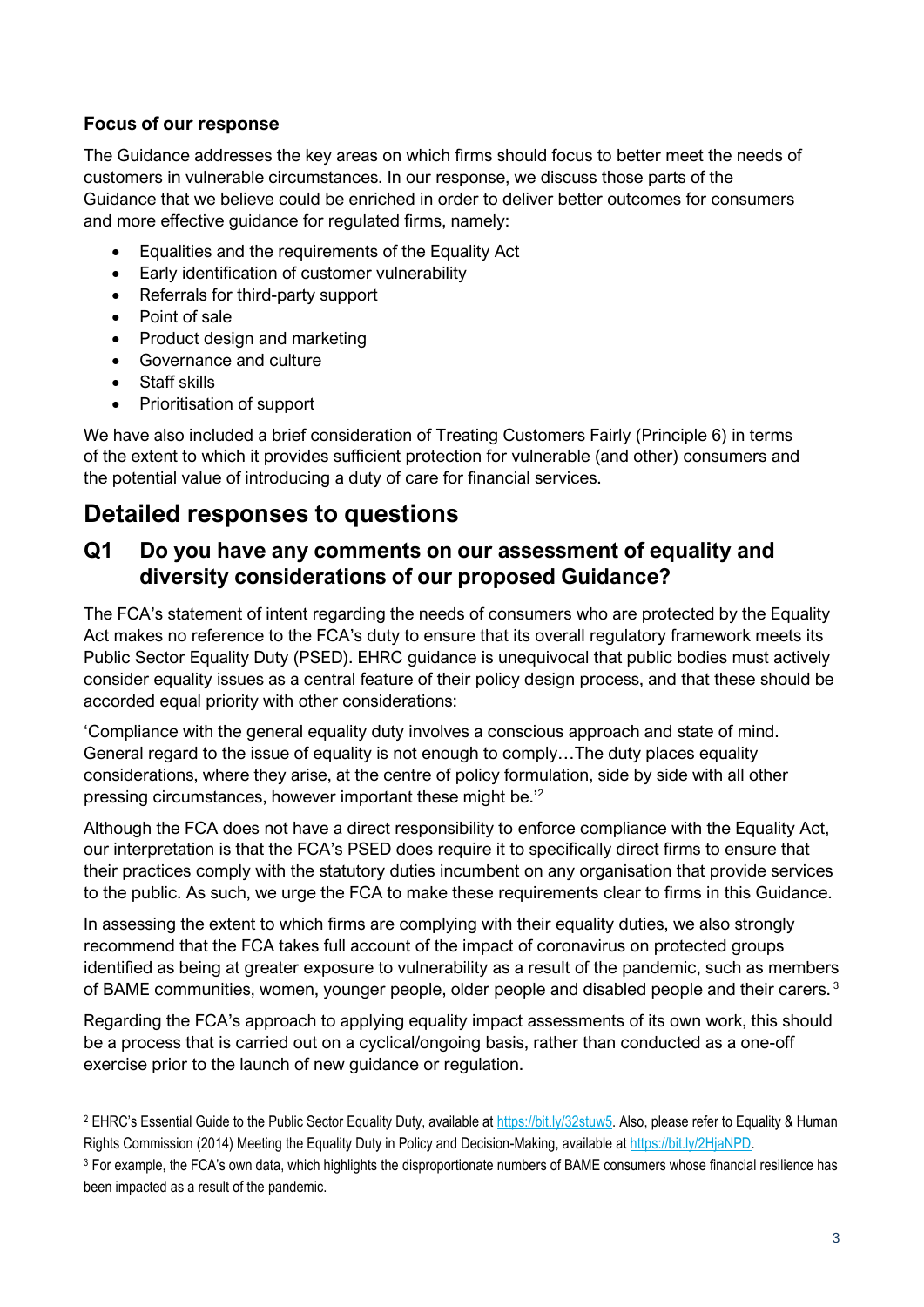We acknowledge that consumers protected under the Equality Act should not be regarded as being vulnerable simply by virtue of their protected status. Nonetheless, both in the current environment and longer-term, there will be protected groups whose members are more likely overall to be susceptible to vulnerability.

## **Q2 Do you have any feedback on the updated draft Guidance?**

## **Sector progress so far**

The FCA's programme of work, initiated by the publication of its 2015 [Occasional Paper](https://www.fca.org.uk/publication/occasional-papers/occasional-paper-8.pdf) on Consumer Vulnerability, has clearly been influential in enhancing firms' understanding of the needs of particular vulnerable customer groups<sup>4</sup> and escalating the priority of meeting the needs of these consumers these in firms' business agendas.

However, there has been little independent research that could provide an objective picture of industry performance sector-wide<sup>5</sup>. This gap highlights the need to introduce robust performance measures that will support the enhancement of the quality and consistency of firms' approaches across all markets.

Our experience in delivering money guidance and debt commissioning directly to the public has been that inconsistency of approach continues to impair customers' confidence that the positive treatment they have received from one provider will be replicated by another. Consumers report struggles arising from issues such as:

- The de-skilling of bank staff and firms' increasing reliance on remote access channels have had a negative effect on the quality of customer care
- Conversations with customers have become increasingly transactional rather than personal, which creates an obstacle to identifying vulnerability
- The treatment of bereaved customers in particular varies significantly from one firm to another

In terms of trying to achieve better consistency and a 'levelling up' to the performance of the best, a general reluctance to share business information, based on commercial confidentiality concerns, creates obstacles to collegiate discussion between firms about good vulnerability practice. We suggest that firms should weigh the perceived risks of information sharing against the benefits of a more collaborative approach, which already exists in 'safe spaces' such as the [Money Advice Trust-UK Finance Vulnerability Academy.](https://www.ukfinance.org.uk/sites/default/files/uploads/pdf/VulnerabilityAcademyBrochure.pdf) There are particular areas where the sharing of good practice to overcome common challenges might be particularly useful, such as methods for identifying patterns of vulnerability across customer bases and devising GDPRcompliant methods of logging individual customer vulnerability data.<sup>6</sup>

<sup>4</sup> In particular, people with mental health problems, but also older people, people with cancer and victims of financial abuse. Much good work has also taken place and is continuing to evolve in relation to access to services for people with sensory disabilities.

<sup>&</sup>lt;sup>5</sup> With the exception of the Lending Standards Board/Vulnerability Taskforce [report,](https://www.lendingstandardsboard.org.uk/wp-content/uploads/2018/10/Vulnerability-Taskforce-summary-report-FINAL_.pdf) which assesses firms' performance 'across the customer and product journey in consumer credit, transactional banking, savings, and mortgages'.

<sup>6</sup> With regard to the latter, we recommend that the FCA actively promotes the forthcoming Money Advice Liaison Group guidance on GDPR and vulnerability data. As well as providing vital technical advice, the guidance encourages an explicitly joined up approach between data compliance and vulnerability policy teams.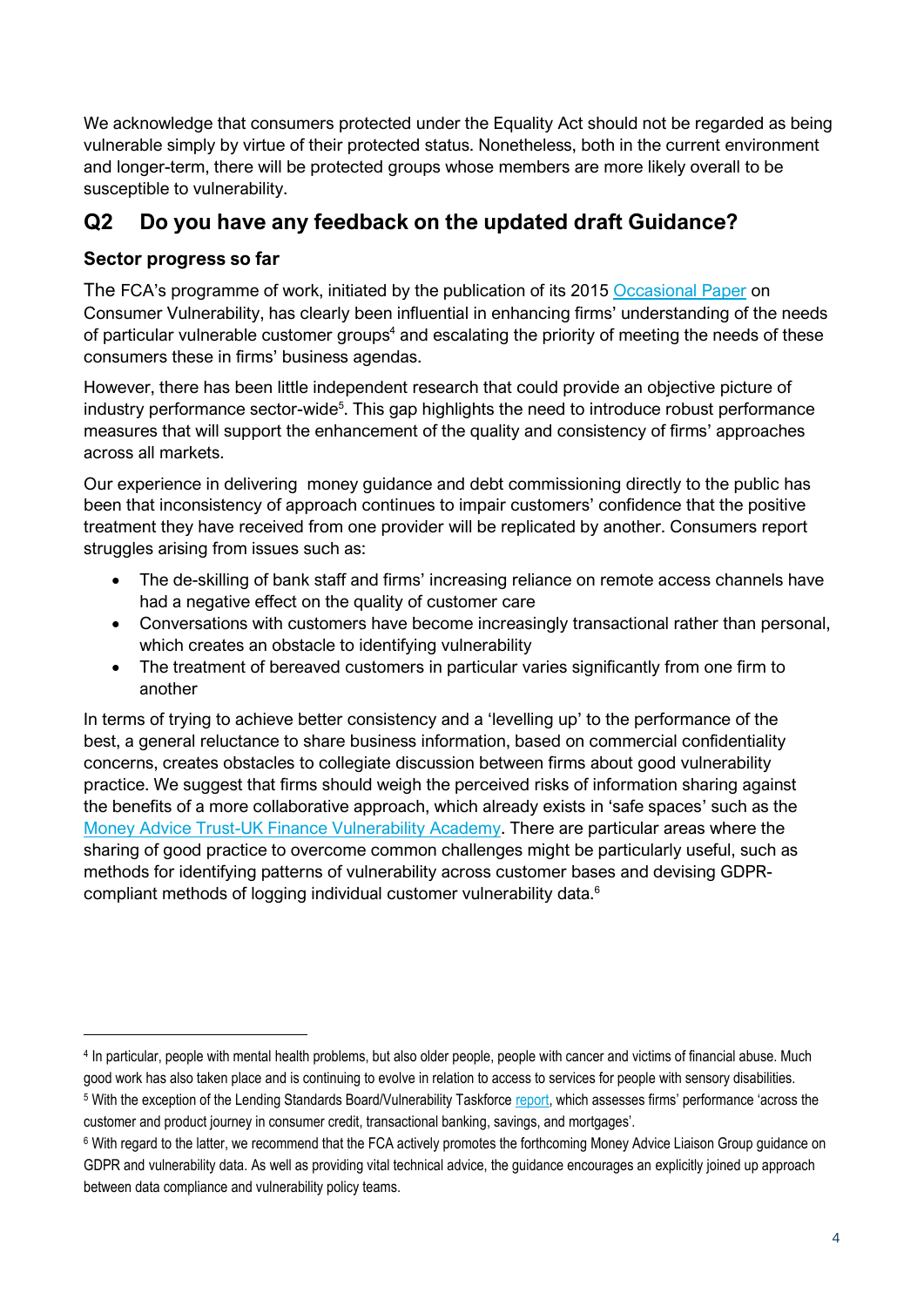## **The impact of coronavirus**

Coronavirus has had profound impact on the economy, and will have both resulted in more consumers becoming vulnerable, and created new drivers of vulnerability. The FCA has taken robust action to ensure firms support customers impacted by the crisis, and has carefully considered the dimension of vulnerability, but firms must not assume that complying with such measures fulfils their responsibilities in full. This Guidance is a timely reminder that firms must continue to improve their services for customers in vulnerable circumstances even while their resources and operating models are under stress.

Coronavirus has had a direct impact on the liquidity of financial markets. The FCA should therefore be alive to the risk of potential deterioration in conduct in some parts of the market such as, for example, more aggressive marketing to increase customer volumes in order to offset the impact of higher delinquency rates.

#### **Status of the Guidance**

We welcome the additional clarity provided in this iteration of the Guidance regarding the role that its implementation will play in the supervisory context, and the potential influence it may have on enforcement decisions. In our view, the insertion of guidance into the Handbooks at appropriate points would enhance its impact on firms' practices. This would provide a useful steer to firms and promote a greater consistency of approach. Appropriately worded, this addition would also clarify both the relationship between Principles and Guidance and how guidance can assist firms to comply with rules.

#### **Minimum standards and implementation frameworks**

On balance, we favour the specification of minimum standards, despite the acknowledged potential risk of firms adopting a tickbox approach. Traditionally, firms' culture, business practices and relationship with the FCA have been framed within a compliance-orientated, 'must do' mindset. The influence of this, in terms of a habituation to adopting a clearly-structured approach to meeting FCA expectations, has been expressed in informal comments made by firms along the lines of 'We want to be able to better support vulnerable customers. but we need clear direction about how to do this'.

In calling for minimum standards, we are not, however, advocating for a set of new rules to be added to Sourcebooks. That would run counter to the aspiration, which we share with the FCA, that firms should strengthen their support for vulnerable customers because it is the culturally and ethically right thing to do rather than it simply being a compliance-based duty. However, we believe that specifying minimum standards, perhaps by further emphasising the areas of the guidance presented as 'must or 'should' actions for firms, would assist the embedding of good practice and support greater consistency of approach. This could be supported by implementation frameworks acting as a **checklist** rather than a tick box.

A minimum standards-based approach would also be consistent with the position adopted by the Competition and Markets Authority (CMA) in its 'Consumer vulnerability: challenges and potential solutions' [paper.](https://assets.publishing.service.gov.uk/government/uploads/system/uploads/attachment_data/file/782542/CMA-Vulnerable_People_Accessible.pdf) Trade bodies and self-regulatory bodies, such as UK Finance and the Lending Standards Board, could have a role in designing implementation frameworks, as appropriate. These might include an incremental (bronze/silver/gold = adequate/good/excellent) model, which would encourage the development of cultures of continuous improvement.<sup>7</sup>

<sup>7</sup> There may be aspects of such standards that would have to reflect particular product or product type features, such as an enhanced expectation of regular product management review in the case of products of longer lifespan or those involving known 'customer journey touchpoints', for example, pensions.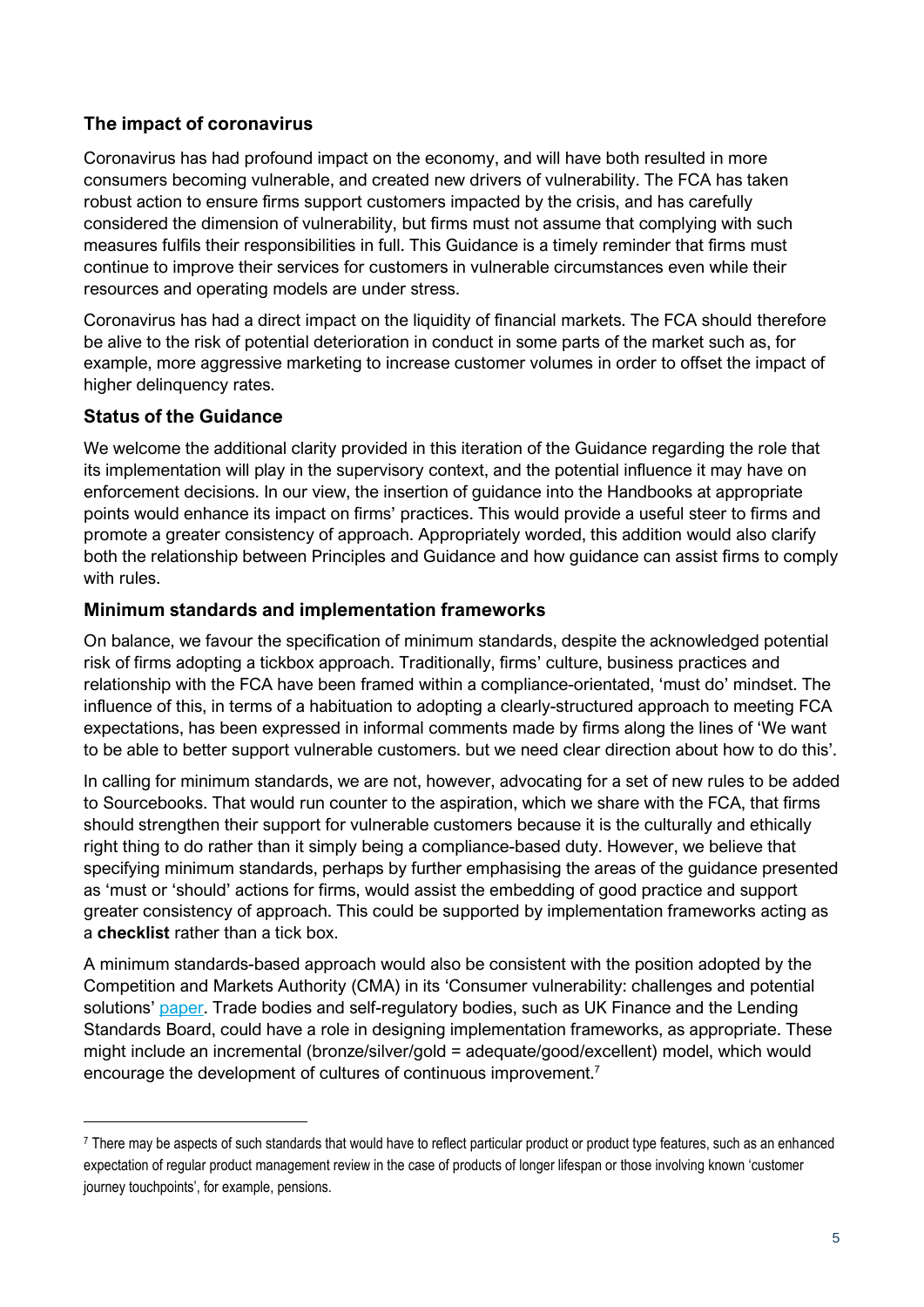Over time, it might be necessary to strengthen minimum standards in areas, identified by customer consultation and supervisory oversight, where a more prescribed approach is likely to be needed. For instance, where the FCA's monitoring shows areas of weaker practice, rules or other mechanisms may need to be deployed where guidance has not been sufficient to effect the necessary degree of change.

Implementation frameworks have the benefits of:

- Supporting the identification of patterns of vulnerability across customer groups
- Enhancing accountability to the FCA, customers and the general public

The use of implementation frameworks could also minimise the professional expectations placed on FCA supervisors. Supervisors are relationship managers (as well as compliance monitors) rather than vulnerability experts. Requiring them to individually determine benchmarks for how well firms are performing in this area might lead to inconsistency of both expectations and conduct across the market. Equally, firms should be expected to understand how best to meet their own consumers' needs to a greater extent than the FCA could, given their inside understanding of their own customer bases and business models.

#### **Identifying vulnerability: general points**

The identification of different drivers of vulnerability is useful, and the need to understand the specific needs generated by individual vulnerabilities is critical. However, it is worth pointing out that there are commonalities of need that run across many individual vulnerabilities relating to emotional and psychological impacts on comprehension, engagement and communication.

Recognising such commonalities may help firms avoid a siloed approach to addressing the needs of specific groups of vulnerable consumers as being entirely distinct from each other, and would assist in identifying approaches that are applicable across the wider overall segment of consumers experiencing vulnerability.

In terms of more accurate identification and prioritisation of need from across the spectrum of vulnerability, we suggest that non-financial vulnerability data could be filtered through information that firms hold on the financial resilience of their customer base (e.g., from income and expenditure information). This would enable a more nuanced approach, which would recognise the intersecting impacts of financial and non-financial vulnerability drivers.<sup>8</sup>

#### **Proactive identification**

Banks in particular have access to unique insights into the financial circumstances and behaviours of their customers, and providers routinely apply market segmentation models to support marketing and sales strategies. As such, approaches and operational frameworks already exist that could be adapted to identify and target support towards customers at risk of harm. In particular, we believe that firms offering credit facilities and products could and should make more proactive use of transactional data to support customers showing signs of diminished financial resilience, not only at the point when payments have already been missed but also beforehand.

<sup>&</sup>lt;sup>8</sup> We have made a similar proposal to Ofgem in relation to self-disconnecting and self-rationing energy customers, and would be happy to share our thinking on this point in more detail with the FCA if that would be useful.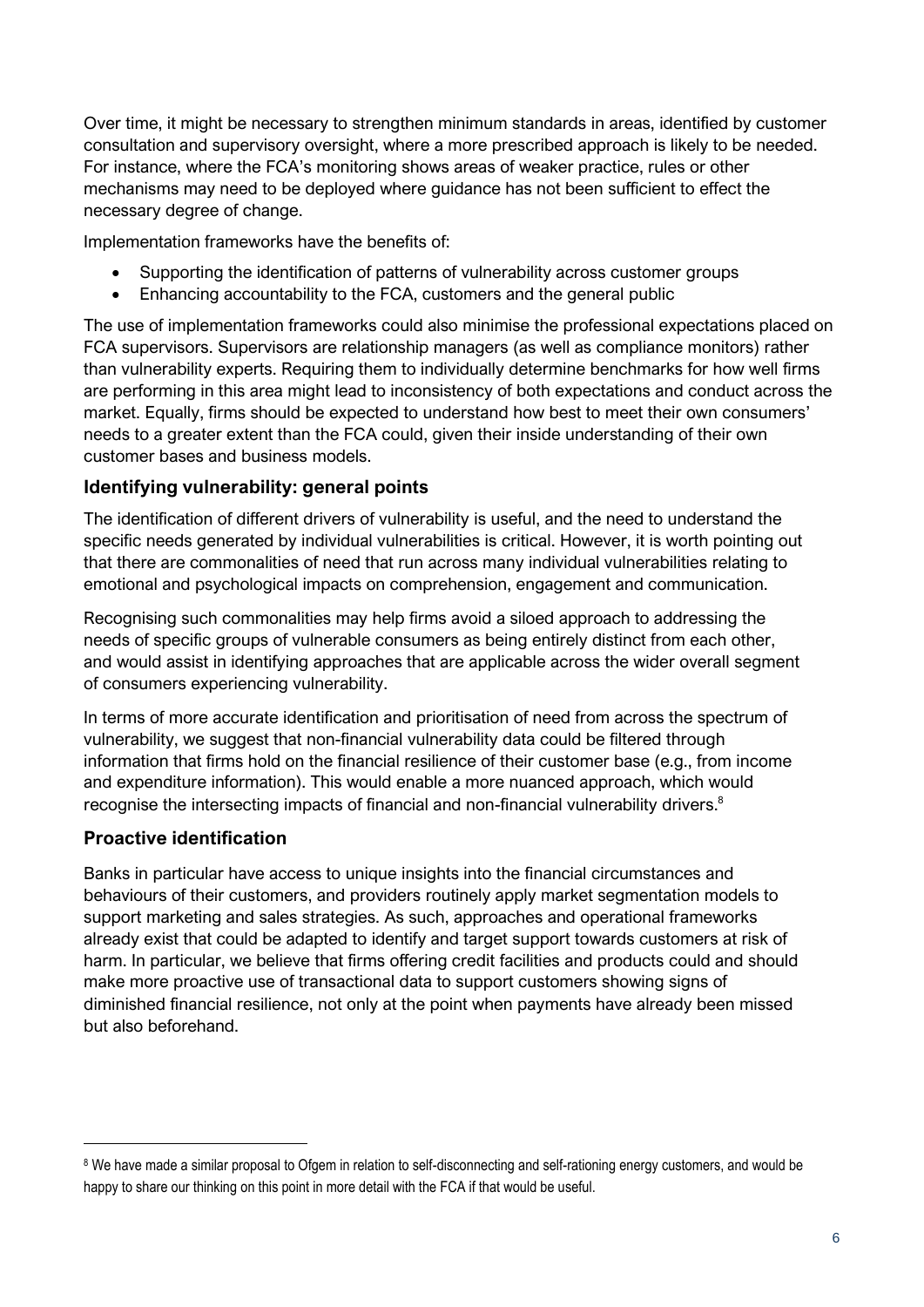While some scenarios are already covered by regulation<sup>9</sup>, firms should also adopt a voluntary and proactive approach to identifying and contacting customers at risk of financial difficulty. 'Cusp of harm' indicators that are potentially identifiable from firms' data, and which could act as intervention points, might include:

- fluctuations in income levels
- cancellation of direct debits
- patterns of unauthorised overdraft use
- requests for incremental increases of overdraft limits and/or credit card limits
- growing levels of credit card borrowing
- repeat use of high cost lending from other providers

Available UK research<sup>10</sup> indicates that many consumers would welcome proactive contact from lenders where they were identified as being 'continually in overdraft', or in 'increasing debt' (i.e., increasing credit commitment rather than default). Vulnerable customers who had previous positive interaction with their bank were more likely to favour this type of intervention, and survey respondents felt that such an approach could be strengthened by banks providing specific examples of how such data use provides customer benefits.

We are, however, aware that customer views on the appropriateness of early intervention are mixed. As such, a balance needs to be struck between taking pre-emptive rather than remedial approaches on the one hand, and the possibility of customers perceiving these as intrusive, unnecessary or even inappropriate on the other. This is particularly relevant in situations where customers may be keeping their head just above water as a conscious strategy, while also trying to juggle other non-financial life pressures.

While we recognise the challenge that firms face in this arena, the FCA's research points to the importance of a sympathetic, assumption-free tone of communications and the empowerment of front line staff to adjust their communication approach to meet different needs. Firms adopting such approaches are more likely to be successful in meeting the needs of customers in vulnerable circumstances.

We recognise that it may be difficult for a given firm to gain a full picture of a customer's financial circumstances unless the customer holds multiple products with them or provides consent to seek a wider range of transactional data via Open Banking routes.. However, an initial identification of problems based on an individual firm's own data, supported by preemptive use of the MaPS-curated [Standard Financial Statement](https://sfs.moneyadviceservice.org.uk/en/#:~:text=The%20Standard%20Financial%20Statement%20(SFS,with%20any%20debts%20they%20owe.&text=It%20provides%20a%20single%20format,people%20struggling%20with%20their%20finances.) or equivalent, could act as a gateway to a more holistic discussion in situations where it is clear that financial difficulties exist.

As a minimum, firms should be encouraged to signpost to the Money and Pensions Service [website](https://www.moneyadviceservice.org.uk/en) or Contact Centre, which offer money guidance to assist customers both before they get into serious financial difficulties and after.

<sup>9</sup> Such as, e.g., PD36 and CONC 5D.

<sup>10</sup> Barclays (2018): Consumer Attitudes to identifying vulnerability through the use of data. Available at [https://home.barclays/content/dam/home-barclays/documents/citizenship/our-reporting-and-policy-positions/Consumer-attitudes-to](https://home.barclays/content/dam/home-barclays/documents/citizenship/our-reporting-and-policy-positions/Consumer-attitudes-to-identifying-vulnerability-through-the-use-of-data.pdf)[identifying-vulnerability-through-the-use-of-data.pdf](https://home.barclays/content/dam/home-barclays/documents/citizenship/our-reporting-and-policy-positions/Consumer-attitudes-to-identifying-vulnerability-through-the-use-of-data.pdf)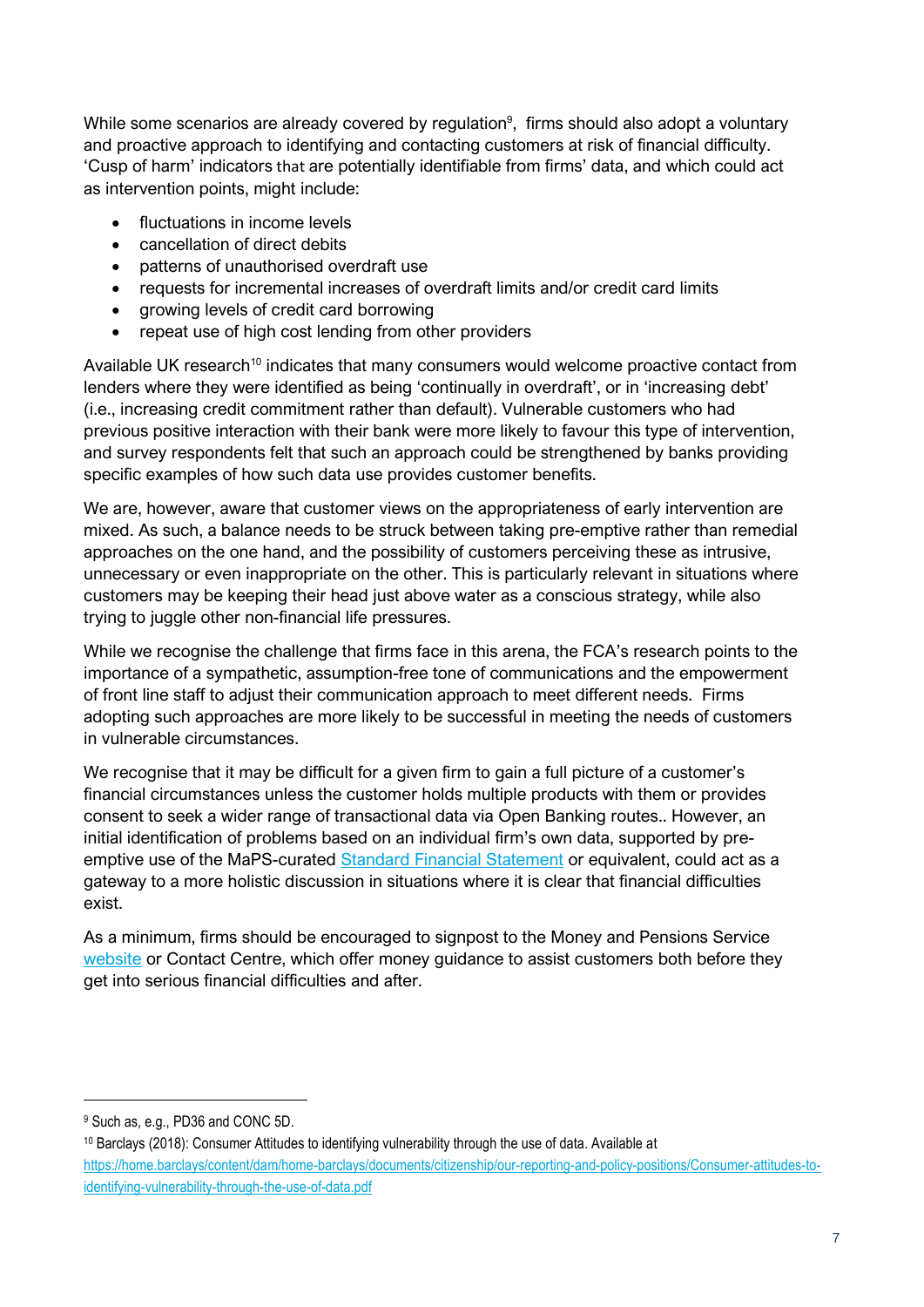#### **Referrals for third-party support**

Many consumers prefer not to discuss their concerns about financial issues with providers in the first instance. As such, the need to ensure that firms adopt robust outward signposting and referral mechanisms to help customers access support to deal with money management, debts or nonfinancial stressors should be balanced by clear inward referral routes from trusted third parties to firms. Firms should therefore be encouraged to develop relationships and clear lines of communication with charities supporting people experiencing particular vulnerabilities. <sup>11</sup> However, firms should also recognise that their referrals will consume often-stretched resources in these organisations, and consider whether and how they could provide support to help cope with this increased demand.<sup>12</sup>

In some situations, it might be appropriate for firms and charities to develop an effectively comanaged approach to the resolution of a customer's financial problem, to facilitate the free flow of communication between both parties. Such relationships could also provide the opportunity for firms to monitor their own effectiveness in supporting customers' wider wellbeing by maintaining dialogue with third-party support services.

For customers experiencing financial difficulty and/or needing general guidance on a range of money matters, including budgeting, we recommend that firms be encouraged to signpost to the MaPS [website](https://www.moneyadviceservice.org.uk/en) or call our Contact Centre, and that they embed a link to the website in all relevant online and hard copy communications.

#### **Point of sale**

The Guidance does not discuss point of sale in detail, beyond suggesting that firms consider instances when it might be appropriate to suggest that customers buy products on an advised basis or make use of cooling-off periods. In our view, this stage in the customer relationship is a crucial touchpoint at which vulnerability issues should be uppermost in firms' thinking. We are not convinced that the Principle 9 injunction to 'take reasonable care to ensure the suitability of…advice' is either sufficiently strong or directive enough to ensure that a proactive approach is taken at this point. 13

Point of sale provides an opportunity for firms to act with pre-emption, identify possible vulnerability (particularly in relation to low levels of financial capability) and minimise the risk of detriment in the course of the subsequent product relationship. While we appreciate that determining customer understanding of product terms is sensitive in terms of the customers potentially feeling patronised, we feel that the benefits of early identification of vulnerability outweigh the risks.

<sup>11</sup> The UK Finance Financial Abuse Code of Practice includes a consideration of good practice in working with third parties that support vulnerable customers. Available at [https://www.ukfinance.org.uk/system/files/Financial-Abuse-Code-of-Practice.pdf.](https://www.ukfinance.org.uk/system/files/Financial-Abuse-Code-of-Practice.pdf)

<sup>&</sup>lt;sup>12</sup> They should, however, also consider that their referrals will generate additional demand for other organisations' services, which might have limited capacity. The Energy UK Vulnerability Commission for Customers in Vulnerable Circumstances [recommends](https://www.energy-uk.org.uk/publication.html?task=file.download&id=7140) that the energy industry should adopt 'an approach of joint funding by suppliers with the aim of identifying proven, effective initiatives that will create efficiencies and provide secure long-term funding for the services provided by these organisations.' This is a model the FCA might consider adding to this Guidance.

<sup>&</sup>lt;sup>13</sup> In some markets, customers are likely to make an initial commitment to purchase in response to advertising. We suggest that the FCA should direct its attention to marketing approaches that emphasise a friction-free customer journey from promotion to purchase, which might run counter to Principle 6 and/or fail to meet consumers' specific information needs (Principle 7).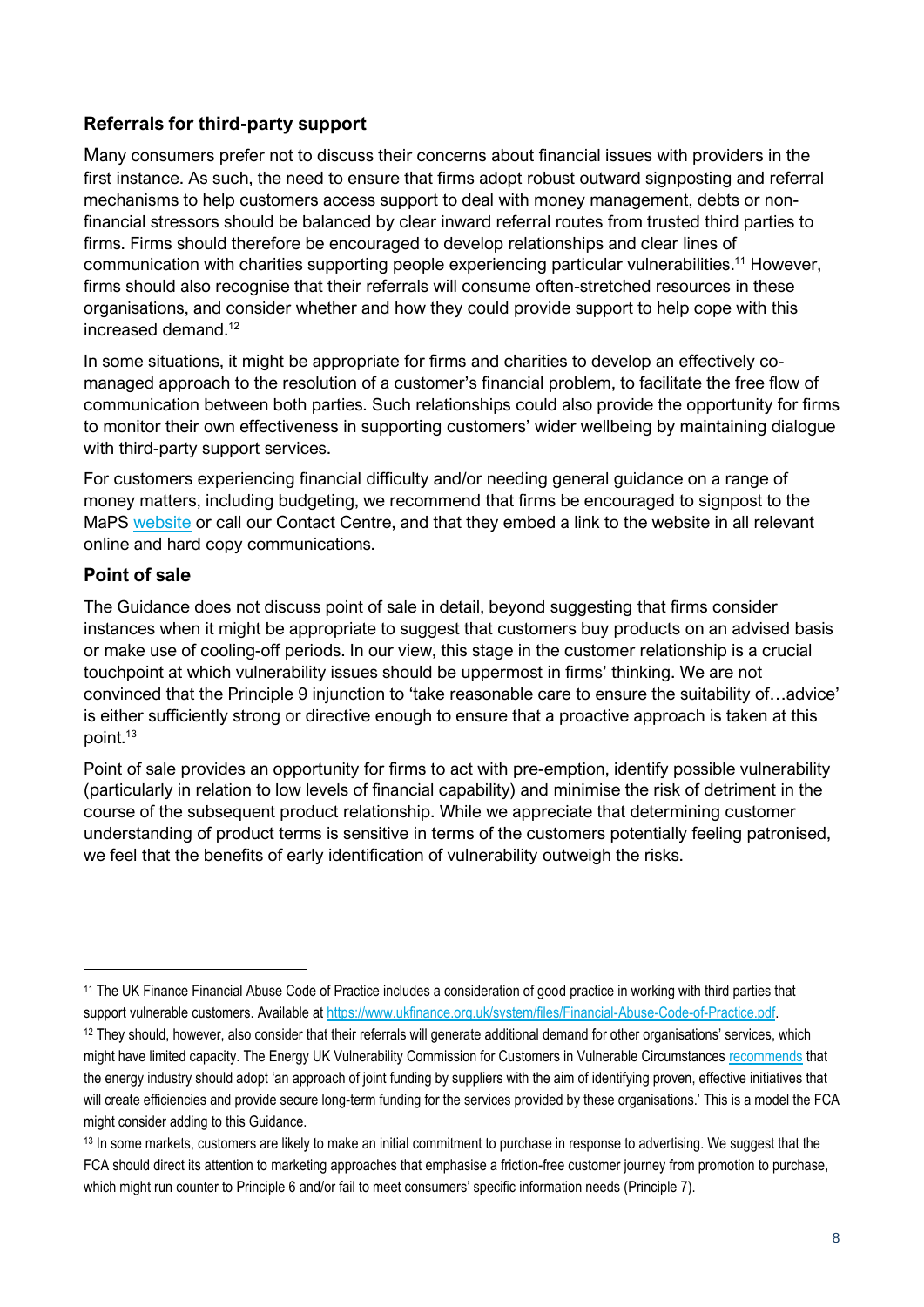As a suggested approach, firms could be encouraged to use a standard set of diagnostic questions, e.g., 'Do you know how much x credit product will cost you if you only make minimum payments?', to gauge customers' understanding of product terms. These questions could be presented in such a way that it is clear to customers that these probes are universally applied, in order to avoid the risk of any perception of paternalism. The course of subsequent discussion or action, e.g., either sale or further explanation, could then be tailored according to how the customer responds to these initial questions.

We also suggest that, at the point of sale, all customers should be provided with an 'If Things Go Wrong' leaflet, with guidance covering potential scenarios where (a) customers' material circumstances might change for the worse (e.g., job loss) (b) firms might become insolvent or be closed down and (c) technical issues affecting the firm could cause detriment to the customer<sup>14</sup>. This leaflet could provide the details of relevant support services such as the Money and Pensions Service,<sup>15</sup> the Financial Services Compensation Scheme, the Financial Ombudsman Services and others.

## **Product design**

As the Guidance acknowledges, some products may contain features, such as charges for rollovers, that could be considered intrinsically harmful. As such, any consideration of product design must take account of the role of regulation in seeking to minimise detriment 'at source', as a requirement rather than in the form of guidance. Critically, products that are targeted at consumer cohorts most likely to have low levels of financial resilience must not incorporate features that are designed to profit from this form of vulnerability.

Regarding guidance, it is crucial to ensure that staff who design products, services and customer journeys fully understand the challenges and needs of more vulnerable consumers, as the design function is key to shaping consumer experiences and outcomes. The design process must prioritise the use of features that can be communicated as simply and clearly as possible, particularly for consumers experiencing cognitive barriers, while allowing for the necessary constraints imposed by the function and purpose of particular product types.

Identifying and meeting the product design needs of vulnerable customers must be based on research involving consumer consultation both before and throughout the design process. This process should be guided by principles of [co-creation](https://en.wikipedia.org/wiki/Co-creation#The_four_building_blocks_of_interaction) and accessibility by design, which move the design approach beyond a general endorsement of 'inclusivity' and enable the needs generated by specific forms of vulnerability to be understood and fully addressed. It should also be noted that a key feature of an accessible by design approach is that in addressing the needs of one group of consumers it is likely to enhance accessibility and usability for all.

Product design should be informed by findings from complaints data and other customer experience feedback, to help identify the problems that consumers have experienced in not being able to use the product in the way they had been led to expect they could. This in turn creates a further expectation that customer satisfaction feedback mechanisms should be more detailed than the default 'Would you recommend?' approach.

<sup>14</sup> As in the recent case of Pockit and Wirecard.

<sup>&</sup>lt;sup>15</sup> In addition to offering money quidance, the MaPS website also provides access to [a debt advice locator tool](https://www.moneyadviceservice.org.uk/en/tools/debt-advice-locator) and will in due course be integrated with our pensions guidance information services.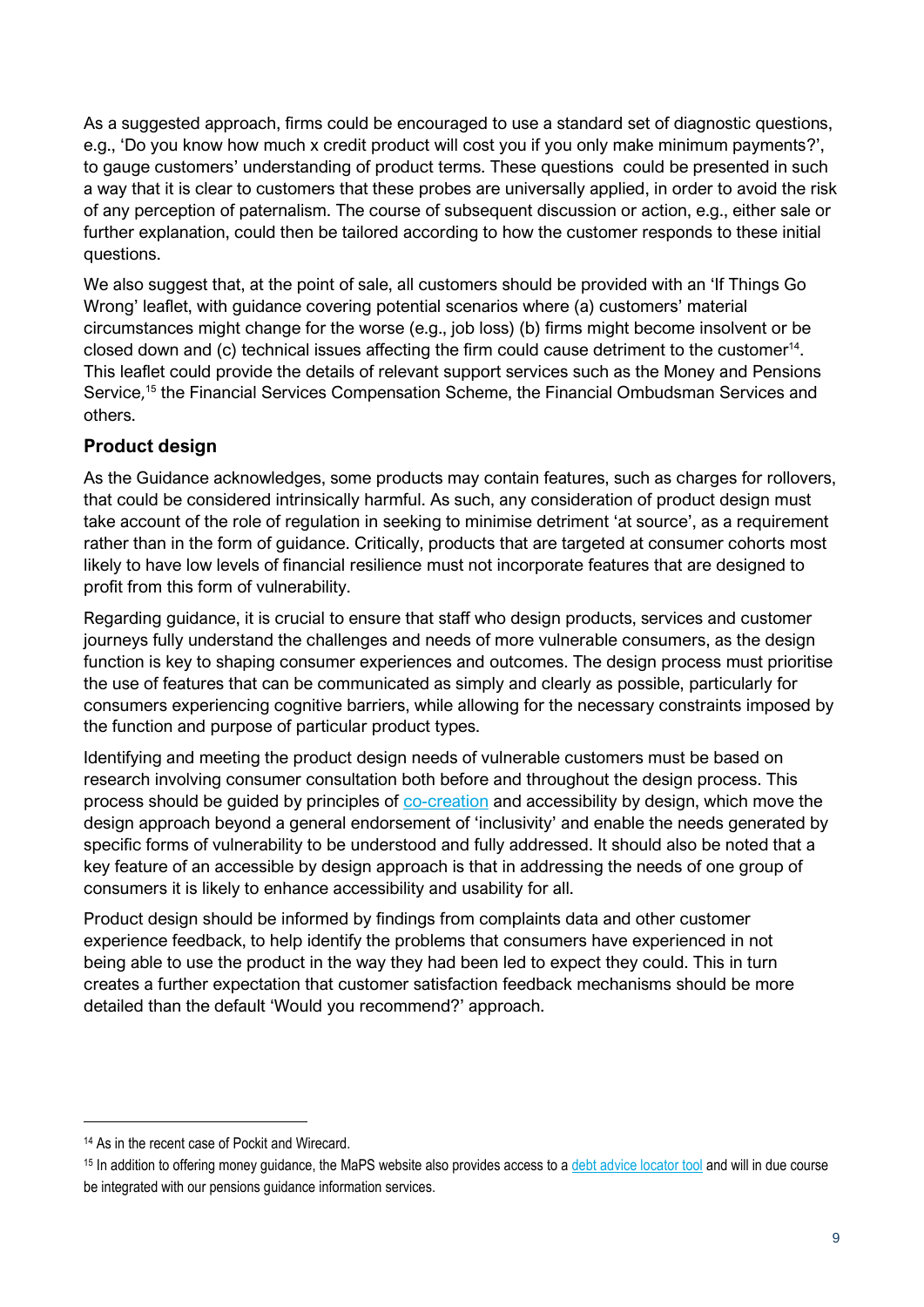Product design must incorporate a flexibility that provides for the changing needs and circumstances of consumers over the product lifespan. While this is a particular consideration in relation to longer-lifespan products, such as pensions and mortgages, many causes of vulnerability are unpredictable and can happen at any time. As such, the need for flexibility is one that applies across all markets.

As an example of taking a proactive approach to making customers aware of product and service features that can be adapted to meet changing needs, firms could consider introducing regular communications highlighting options to, for example:

- switch on, switch off or re-set spending blockers
- change direct debit payment dates to better fit current income cycles
- sign up for telephone banking services to enable direct 'live human' communication

Incorporating flexibility into product design will also help firms make the commercial case for embedding vulnerability requirements into business models, as it will reduce the need to repeatedly retrofit products to take account of previously unidentified customer needs.

#### **The design/marketing nexus**

We welcome the acknowledgment that some products are intrinsically more complex than others. This recognition confers a greater responsibility on firms to take particular care in ensuring that customers whose vulnerability is expressed in the form of cognitive challenges should be provided with sufficient information in a format that corresponds to their level of understanding.

Firms may plausibly argue that the information they are required to provide to consumers is tightly prescribed, either in legislation or FCA rules, and the FCA has published [guidance](https://www.fca.org.uk/publication/feedback/fs16-10.pdf) to support firms in more fully meeting these requirements. We suggest that the Vulnerability Guidance could be strengthened by reference to this earlier work. Equally, firms should be encouraged to actively consider how they can ensure that all consumers are provided with information about product features and sources of redress that is appropriate to and sufficient to meet individuals' differing levels of understanding.

In terms of deciding where the clarity benchmark should be set, it is important to recognise that average population-wide levels of understanding of even basic financial terms are extremely low. As such, the problem of 'information asymmetry' is one affecting many consumers who might not regard themselves as vulnerable, but are nonetheless at risk of financial detriment in contracting for products whose terms or features they don't understand.<sup>1617</sup> There is particular risk associated with customers' lack of understanding of the potential long-term costs of some forms of consumer credit. This risk can be exacerbated by sales techniques that focus on short-term (month-by-month) affordability rather than total cost of credit.<sup>18</sup>

This is a critical point at which the financial capability and consumer vulnerability agendas intersect. Consumers can only engage with products in a way that reflects their current level of skills and confidence. While the work of MaPS and others seeks to help consumers develop these capabilities, firms have a responsibility to meet their customers halfway, by designing products that are easy to

<sup>16</sup> See for example the results of a [survey](https://www.credit-connect.co.uk/consumer-news/consumers-baffled-by-finance-terminology/) by Credit Connect gauging consumer understanding of a range of common financial terms and concepts.

<sup>17</sup> In line with the HMT-commissioned [Sergeant Review of Simple Financial Products](https://assets.publishing.service.gov.uk/government/uploads/system/uploads/attachment_data/file/191721/sergeant_review_simple_products_final_report.pdf), we advocate that 'straightforward, standardised and consistent language should be developed and used across all literature and product names' wherever possible.

<sup>&</sup>lt;sup>18</sup> Opacity of product features and how they are presented can also create obstacles to customers being able to make meaningful comparisons between different product types that could meet the same consumer need (e.g., car financing).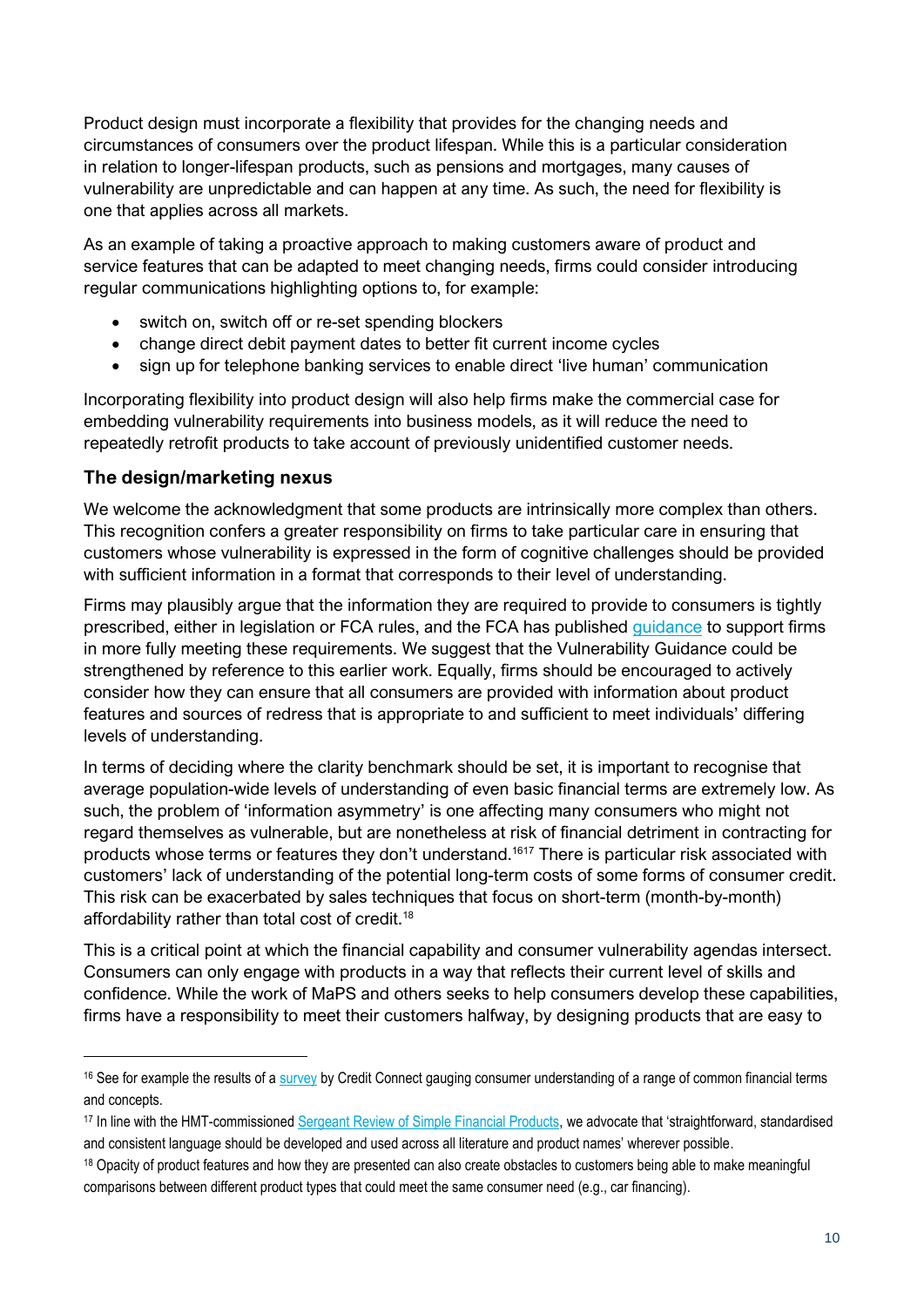understand and use and ensuring that consumers are not rendered vulnerable to harm by complex, opaque or inflexible product features.<sup>19</sup>

### **Governance and culture**

We fully support the aim of the Guidance to change the culture of organisations so that they are better able to meet the needs of vulnerable customers. Culture change must be initiated from the top, and we believe that there is insufficient emphasis or detail on this in the current version of Guidance. Unless there is an understanding at Board and Senior Executive level of the ways in which poor conduct by firms can contribute to customer vulnerability, and the importance of addressing this, then significant change and continuous improvement are unlikely.

A commitment at senior level is crucial to ensuring that effective approaches to supporting vulnerable customers are embedded across an organisation and can be demonstrated at all levels of seniority and across all functions. Comparable good practice in other fields, such as disabilityinclusive employment practices, points to the impact of appointing a Board Member, CEO or member of an executive leadership team to act as the champion, sponsor or senior lead on vulnerability issues.

A strong direction and challenge from senior leaders will help avoid a scenario where, irrespective of corporate declarations of intent, proper integration of vulnerability requirements fails, because an individual or team without the authority to secure effective engagement is made responsible for acting as a change agent across individual departments.

It is equally important that firms take a strategic approach based on a long-term commitment, rather than rely on tactical, short-term and reactive responses to 'hot topic' issues generated by public attention.

In order to embed good practice across staff teams, we suggest that a clearer steer should be provided to firms regarding the use of performance incentives. As well as adopting a negative approach of discouraging incentive schemes solely based on sales or customer throughput volumes, firms should be positively encouraged to reward staff who demonstrate good practice in supporting vulnerable customers.

## **Staff skills**

Sales staff and customer service agents are typically the first point of contact for customers with low levels of digital engagement. Many customers who fall into this group might be regarded as vulnerable, on the basis that they are more likely to be on low incomes, lack technical/literacy/numeracy skills, be of an older age cohort or be subject to any combination of these factors. 20

Firms deploying vulnerability support teams risk treating these colleagues as the 'default specialists', liberating other colleagues from a responsibility to identify customers' vulnerability at the first point of contact. However, if frontline staff cannot do this, then access to the right help is blocked from the outset, particularly in cases where specialist team contact information is poorly promoted to the public.

<sup>19</sup> In particular, consumer confusion can easily arise in the case of new product types. For example, there is anecdotal evidence that purchasers of buy-now-pay-later products do not realise that they will incur costs if they don't make payments at the specified time. <sup>20</sup> This group of consumers is also disadvantaged by the overall composition of the market, in having access to a more limited range of

products.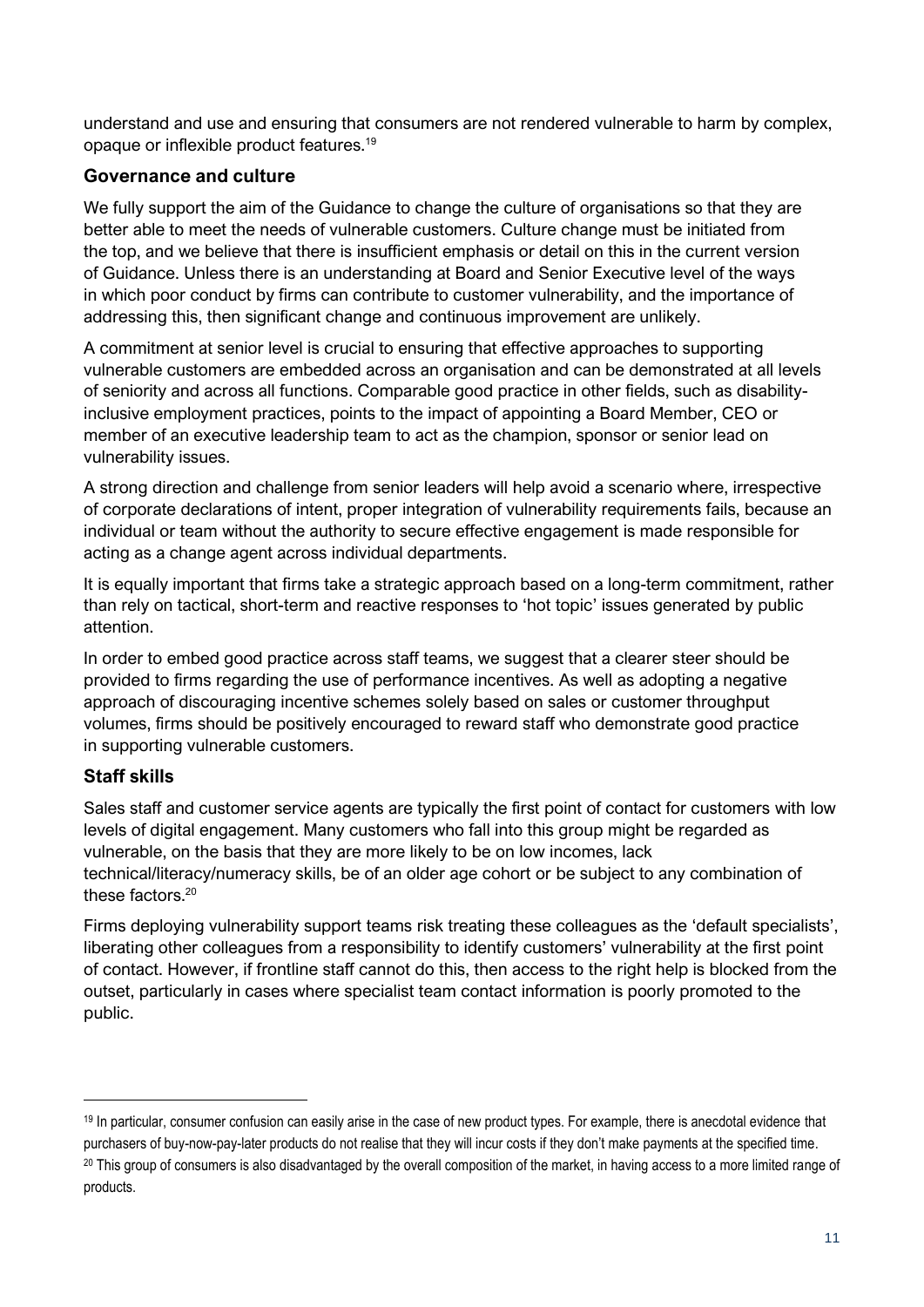It is therefore crucial that all customer-facing staff, whether in-house or outsourced, are provided with training to enable them to identify indicators of vulnerability. We recommend that such training takes account of the [BRUCE](http://www.bristol.ac.uk/media-library/sites/geography/pfrc/pfrc1703-vulnerability-guide-for-lending-(web).pdf) tool, designed by the University of Bristol's Personal Finance Research [Centre](http://www.bristol.ac.uk/geography/research/pfrc/) to support lending staff at credit application stage, whose principles are applicable at any stage of the customer relationship.

### **Promoting support services**

The FCA's case study report, which accompanies the current Guidance, indicates that consumers in vulnerable circumstances are often not aware of the support offered by firms. In our experience, firms often poorly promote the services they offer vulnerable customers, such as specialist support teams. This deficit not only creates obstacles to customer access to appropriate assistance but also risks firms underplaying the positive work that they carry out in the vulnerability space.

We therefore recommend that firms are encouraged to make stronger efforts to publicise the ways in which they can support vulnerable customers, and frame such services in terms of the real-life circumstances in which customers find themselves. As a topical example of such an approach, firms might, for example, design landing page guidance explicitly targeted at customers facing redundancy or other income shocks resulting from the coronavirus pandemic. Equally, it would be helpful for firms to provide or link to existing guidance for customers whose credit applications have been declined.<sup>21</sup>

## **Q4 Do you have feedback on what we should prioritise when monitoring firms' treatment of vulnerable consumers?**

Competition and Markets Authority [research](https://www.gov.uk/government/publications/consumer-vulnerability-challenges-and-potential-solutions/consumer-vulnerability-challenges-and-potential-solutions#implications-for-remedy-design) into the challenges and potential solutions associated with consumer vulnerability sets out five principles that firms across a range of sectors should apply as their focus when working with vulnerable consumers, which we use as guide in responding to this question. The principles are:

- (i) finding out what works
- (ii) using inclusive design
- (iii) making good use of data and intermediaries
- (iv) changing business practices'
- (v) regulating outcomes directly

In the relevant sections above, we have dealt specifically with inclusive design, good use of data (to enhance identification of 'early' financial vulnerability) and working with intermediaries. In relation to the general issue of what works, the Guidance itself, and in particular the case studies it includes, provide a useful steer. 22

As we advise elsewhere, there is more that firms can do to share good practice on a collegiate basis. Regarding changing organisational approaches and business practices in the round, our overall response is intended to support this principle, and we would once again stress the importance of senior level engagement as the prerequisite for transforming culture and practice.

<sup>21</sup> For example, Experian's 'Refused Credit?' [guidance.](https://www.experian.co.uk/consumer/guides/refused-credit.html#:~:text=This%20sometimes%20happens%20if%20you,ve%20successfully%20repaid%20credit%20before.)

<sup>&</sup>lt;sup>22</sup> We would also refer back to the Practiti[oners' Pack](https://www.fca.org.uk/publication/occasional-papers/occasional-paper-8-practitioners-pack.pdf) that supports the FCA's Occasional Paper 8. Although some of the content is out of date, it provides some useful practical resources.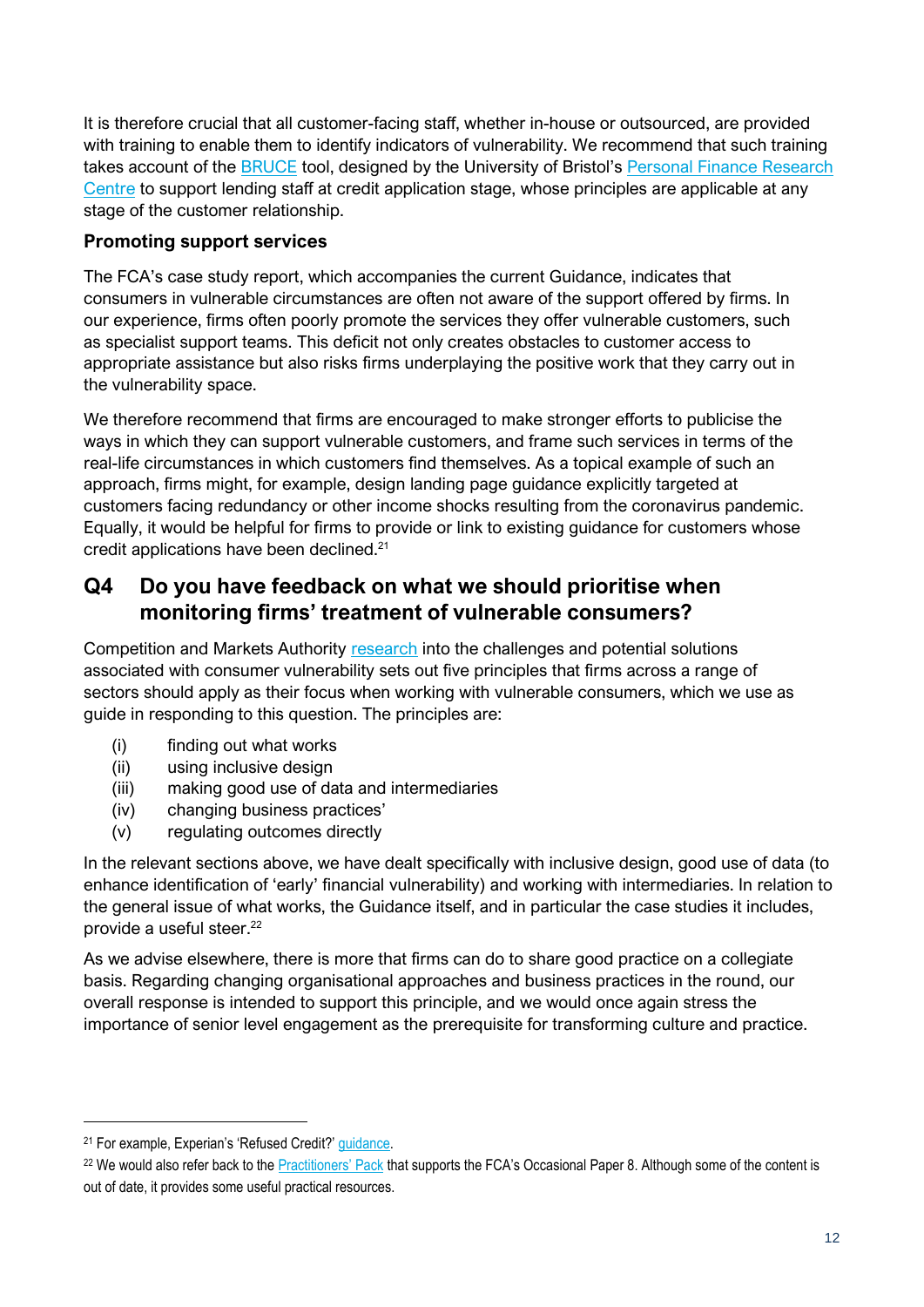### **Managers' responsibilities in overseeing appropriate customer interactions**

Firms should be required to create a document illustrating their organisational structure, showing lines of responsibility and hand-off points for management engagement to support customer-facing staff working with vulnerable customers. In terms of disseminating good practice across the sector, this is an area where inter-firm sharing of sample organisational charts might support a more consistent approach to demonstrating how staff are supported to engage with vulnerable customers. <sup>23</sup> These documents would also be of use to the FCA in establishing how effective senior managers are in embedding of good practice, in line with their responsibilities under the Senior Managers & Certification Regime.

## **Q5 What types of information do you envisage it would be necessary for firms to collect, to assess the effectiveness of their policies and processes in respect of vulnerable consumers?**

We suggest that in addition to analysing data that identifies customer cohorts particularly susceptible to vulnerability, firms should cross-reference this with customer outcomes data. This would help identify the extent to which design features, sales processes and staff interactions meet the needs of vulnerable customers and reduce the risk of detriment to them.

For example, in the case of time-limited credit products, the percentage of contracts that reach completion without payment default could be used as a metric. We appreciate that customer behaviour is a potential contributory factor to this measure, but would argue that persistent and high levels of default on the part of vulnerable customers might also indicate poor alignment by firms of product to customer need.

## **Q6 Do you have any other feedback on our proposals?**

### **The need for outcomes to be assessed in terms of customers' own experiences**

Our overall concern with the broader framework that underpins this Guidance, namely the Principle 6 outcomes, is that the measures prescribed to indicate firms' relative success in treating customers fairly are not based on an evaluation of consumer experience. Without customer-based metrics, the desired outcomes are merely descriptions of means by which firms should self-assess their level of achievement, lacking reference to the end user.

Ensuring effective regulation of how well firms' market identification, product design, and overall business practices meet the needs of vulnerable customers is critical. However, this can only be achieved by evaluating consumer outcomes with direct reference to insights solicited directly from customers themselves.

### **The role of a duty of care**

As we proposed in our response both to the 2019 version of this Guidance and to a separate consultation on the issue, we believe that the principle of treating customers fairly would be better served by the introduction of a duty of care. We are aware that further consultation on a duty of care is in the pipeline, and will make a full response to that in due course.

In our view, the issues raised in this present consultation are pertinent to the wider issue of a duty of care, which we believe would act as a means of ensuring that firms take a pre-emptive

<sup>&</sup>lt;sup>23</sup> With the proviso that individual firms need to design structures that fit their own business and customer base. As such, any shared examples need to be critically appraised and adapted as appropriate.